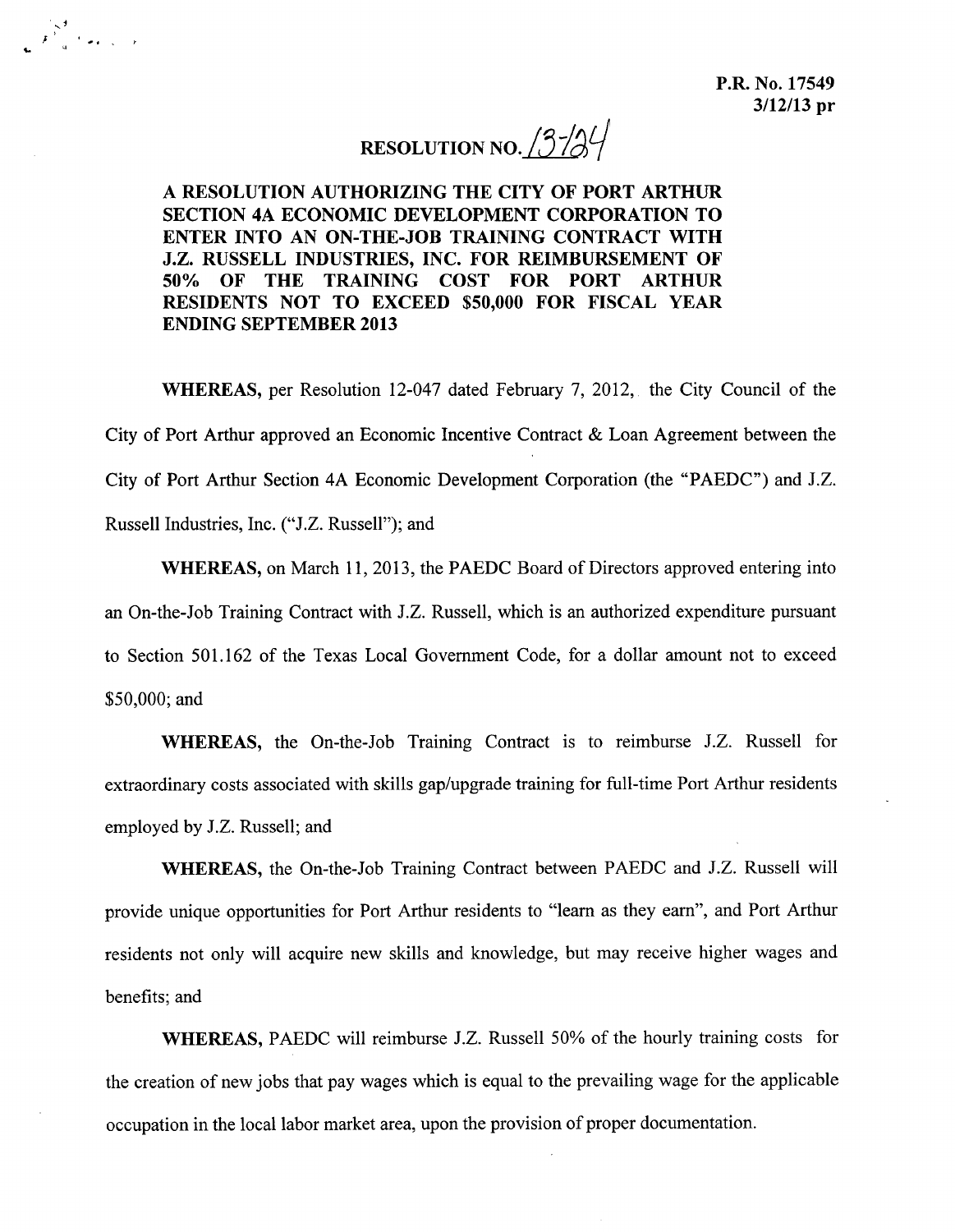## **NOW THEREFORE, BE IT RESOLVED BY THE CITY COUNCIL OF THE CITYOF PORT ARTHUR,** TEXAS:

**Section 1.** That the facts and opinions in the preamble are true and correct.

**Section 2.** That the City Council approves PAEDC's allocation of funds not to exceed \$50,000 training reimbursement to J.Z. Russell for fiscal year ending September 30, 2013 as specified in the On-the-Job Training Contract, in substantially the same form as attached hereto as **Exhibit** "A".

**Section** 3. That a copy of the caption of this Resolution be spread upon the Minutes of the City Council.

**READ, ADOPTED AND APPROVED** on this  $\mathcal{Q}^{ab}$  day of  $\mathcal{Q}^{ab}$  A.D., 2013, at a

Mayor Meeting of the City Council of the City of Port Arthur, Texas, by the following vote: AYES:

Councilmembers

NOES:

**Deloris "Bobbie" Prince, Mayor** 

**ATTEST** 

Sherri Bellard, City Secretary

 $\mathcal{F}^{\mathcal{L}}_{\mathcal{L},\mathcal{L}}(t)$  , and  $\mathcal{F}^{\mathcal{L}}_{\mathcal{L},\mathcal{L}}(t)$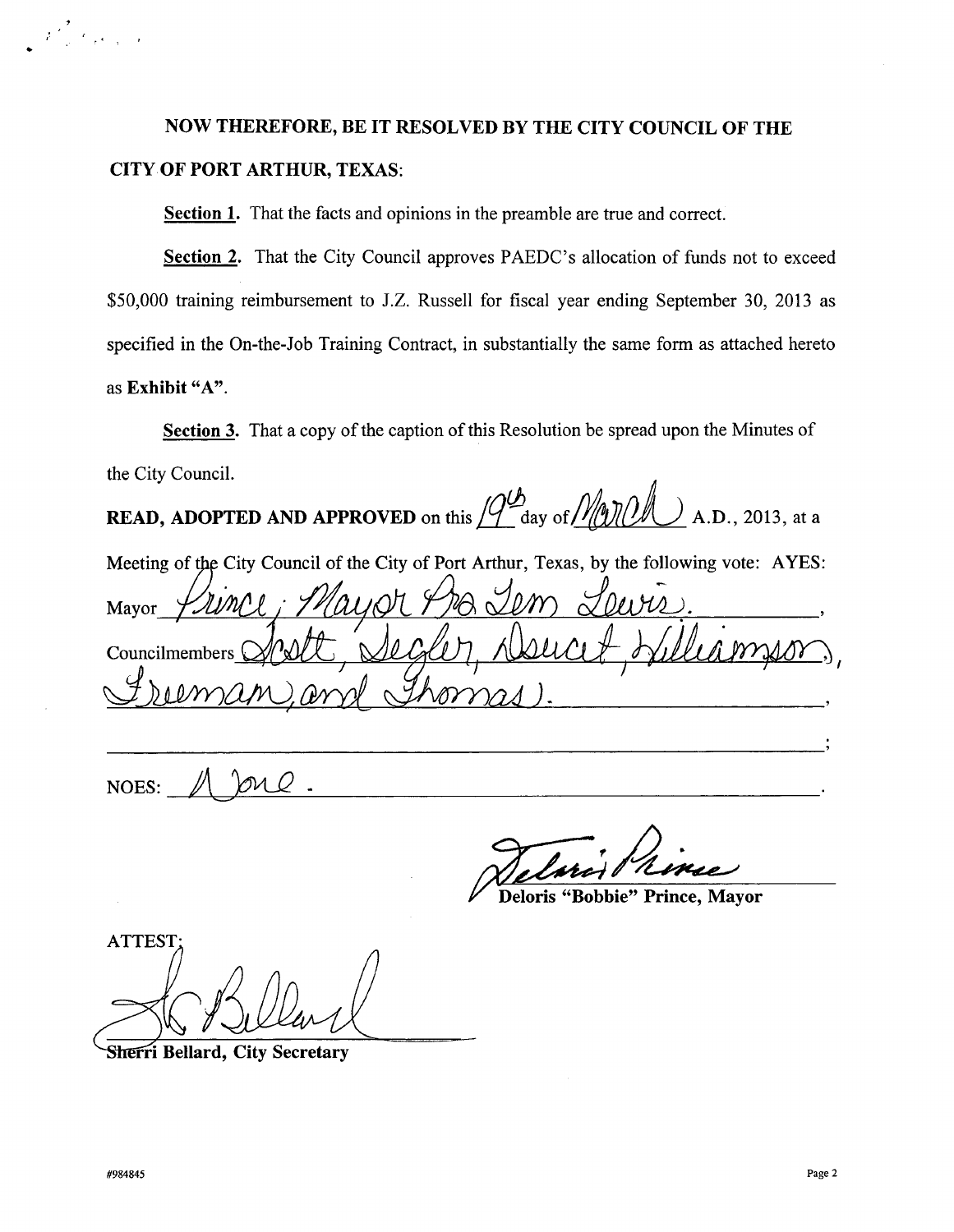APPROVED:  $\overline{\mathcal{L}}$ 

Floyd Batiste, PAEDC **CEO** 

 $\mathcal{L}^{\text{max}}$ 

APPROVED AS TO FORM:

Guy N. Goodson, PAEDC Attorney

APPROVED AS TO FORM:

Valecia R. Tizeno, City Attorney

 $\hat{\pmb{\cdot}}$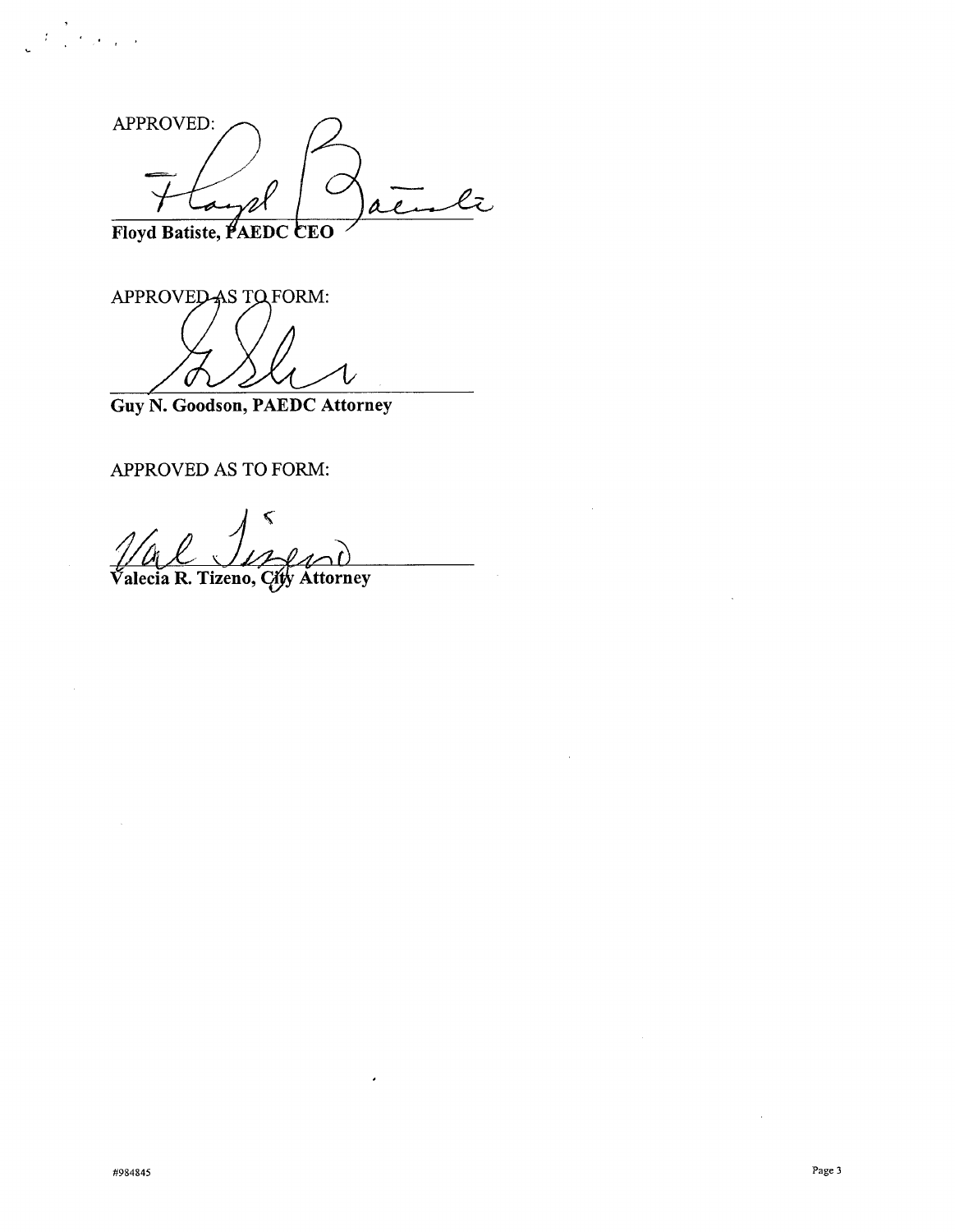# EXHIBIT "A"

 $\label{eq:2.1} \frac{1}{\sqrt{2}}\int_{\mathbb{R}^3}\frac{1}{\sqrt{2}}\left(\frac{1}{\sqrt{2}}\right)^2\frac{1}{\sqrt{2}}\left(\frac{1}{\sqrt{2}}\right)^2\frac{1}{\sqrt{2}}\left(\frac{1}{\sqrt{2}}\right)^2\frac{1}{\sqrt{2}}\left(\frac{1}{\sqrt{2}}\right)^2.$ 

 $\mathcal{L}(\mathcal{L}(\mathcal{L}))$  . The set of  $\mathcal{L}(\mathcal{L})$ 

 $\sim 10^7$ 

 $\frac{1}{\sqrt{\frac{2\pi}{\pi}}}\left(\frac{1}{\sqrt{2}}\right)^{\frac{1}{2}}\left(\frac{1}{2}\right)^{\frac{1}{2}}\left(\frac{1}{2}\right)^{\frac{1}{2}}\left(\frac{1}{2}\right)^{\frac{1}{2}}$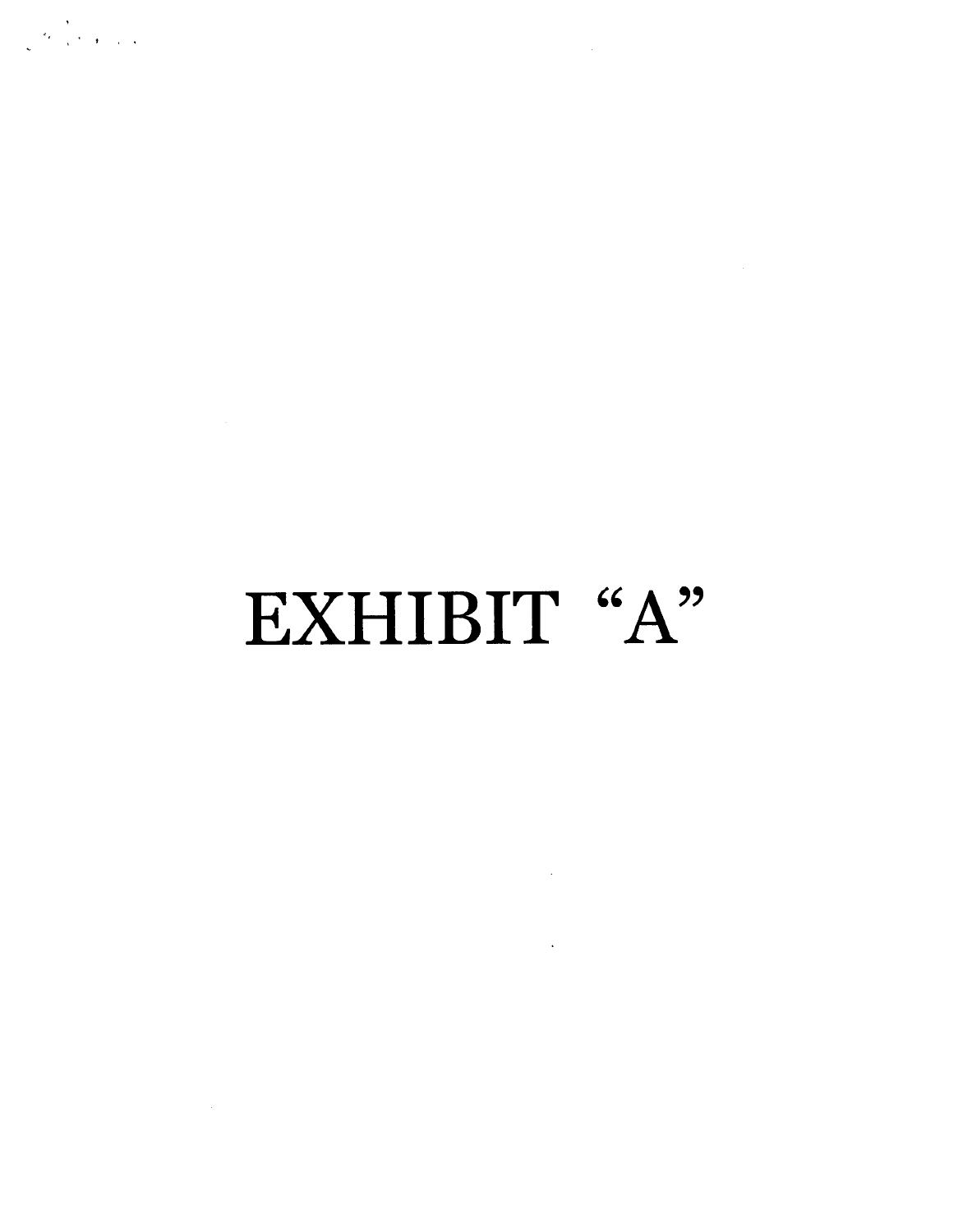

# PORT\*ARTHUR ECONOMIC DEVELOPMENT CORPORATI

| <b>EMPLOYER</b>                                    | <b>PORT ARTHUR ECONOMIC DEVELOPMENT</b><br><b>CORPORATION</b> |
|----------------------------------------------------|---------------------------------------------------------------|
| Wame:                                              | Wame:                                                         |
| <b>JZ Russell Industries</b>                       | <b>Port Arthur EDC</b>                                        |
| Address:                                           | Mddress:                                                      |
| 925 W. Jade                                        | 4173 39 <sup>th</sup> Street                                  |
| <i>City, ST, Zip:</i> Port Arthur, TX 77640        | City, ST, Zip:<br>Port Arthur, TX 77642                       |
| $\mathcal P$ <i>hone</i> :<br>Fax:<br>409-670-7373 | Fax<br>Phone:<br>409-962-4445<br>409-963-0579                 |
| Contact:                                           | Contact:                                                      |
| <b>James Russell</b>                               | <b>Floyd Batiste</b>                                          |

This contract is entered into between the Port Arthur Economic Development Corporation and the Employer: JZ Russell Industries, Inc. This contract must be completed and approved by the CEO of the Port Arthur Economic Development Corporation prior to the hiring of the above listed Port Arthur Employee/Trainee.

The Employer agrees to hire the Port Arthur Employee/Trainee/s identified in this contract as a full-time regular employee, and to provide training in the knowledge or skills essential to the full and adequate performance of the job being trained for, as determined in the Training Information/Outline. In consideration for the extraordinary costs of providing the training and additional supervision related to the training the Employer will be reimbursed at 50% of the hourly rate not to exceed \$3,600 per trainee.

The following terms and conditions will apply to this contract:

Port Arthur Employee/Trainee - This contract is to provide for the employment and/or training of the Port Arthur Employee/Trainee identified in this contract. The Employer certifies that the Port Arthur EmployeelTrainee was not employed with the Employer prior to the start of the contract. Individuals funded under this contract will be provided benefits and working conditions similar to those of other employees working similar length of time and doing the same type of work. Fonner employees, relatives and in-laws of the employer are ineligible for enrollment under this contract.

#### Assurance of Non-Displacement - The Employer assures that:

• No employee has been dislocated from a job due to a relocation of the business. In the case of an employee dislocation, at least 120 days will have elapsed since the date which the establishment commenced operations at the new location. Currently employed workers will not be displaced by any trainee (including partial displacement such as a reduction in hours of non-overtime work, wages or employment benefits).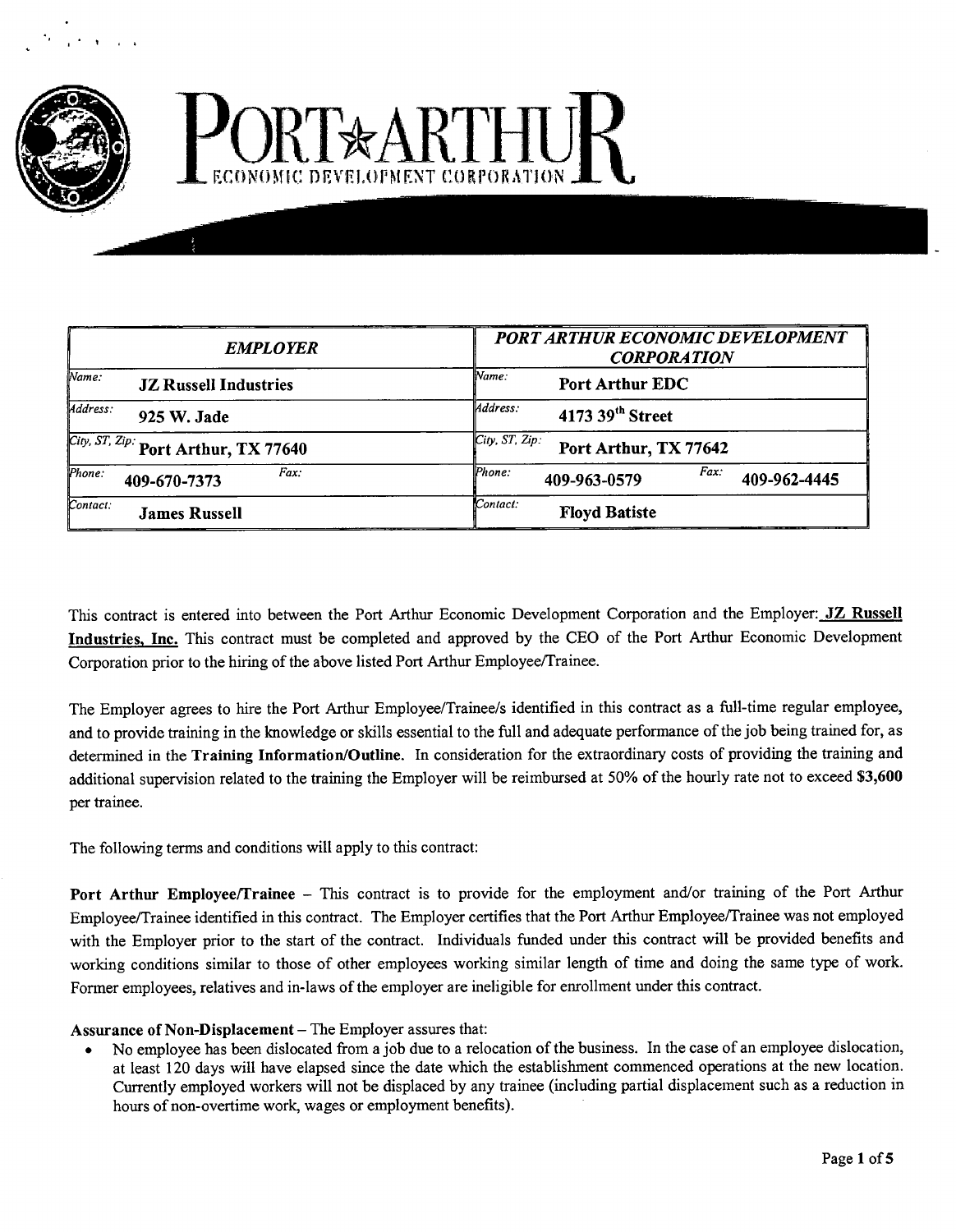In accordance with the type of work conducted by the employer, employees are retained as appropriate for substantially equivalent jobs, and length of employment is appropriate.

" , .

The employer has not terminated the employment of a regular employee or otherwise reduced it's workforce with the intention of filling the vacancy by hiring a trainee whose wages are subsidized, or the job is created in a promotional line that will infringe in any way on the promotional opportunities of currently employed individuals.

Health & Safety Standards - Employer will ensure that Health and Safety Standards established under Federal and State law, protecting the working conditions of employees, is equally applicable to the working conditions of the Port Arthur Employee/Trainee.

Drug Free Workplace – Employer will ensure that a drug-free workplace is provided as required by the Drug-Free Workplace Act of 1998.

Worker's Compensation Insurance - Employer will provide the employee-trainee with Texas Worker's Compensation Insurance or comparable insurance. If the insurance policy expires within the training period of Port Arthur Employee/Trainee, the Employer should inform the Port Arthur Economic Development Board of its renewal prior to the expiration date. Failure to report/update information may nullify this contract.

| Workers Compensation (or comparable) Insurance Carrier: |                         | Local Agent (Adjuster) Agency: |
|---------------------------------------------------------|-------------------------|--------------------------------|
| Policy Number:                                          | <i>Expiration Date:</i> | <b>Phone Number:</b>           |

Equal Opportunity - Employer must provide employment without regards to race, creed, color, national origin, disability, sex, age, political affiliation or beliefs, as prescribed by title VII of the Civil Rights Act of 1964 and the Age Discrimination Act of 1967.

Use of Funds - Funds provided under this contract will not directly or indirectly be used for political purposes; in support of any religious or anti-religious activity; or to promote, assist, or deter union organization.

Collective Bargaining Agreements - Employer assures that no activities, work or training under the agreement are in conflict with the terms and conditions of an existing collective bargaining agreement.

Fees - Neither Party to the contract may charge a Port Arthur Employee/Trainee a fee for the referral or placement of the Port Arthur Employee/Trainee under this contract.

Hiring of Undocumented Workers - The employer has not and will not knowingly employ an undocumented worker (defined as an individual who, at the time of employment, is not lawfully admitted for pennanent residence in the United States, or is not authorized under law to be employed in that manner in the United States) as detailed in Texas Government Code, S2264.001(4)." If, after receiving a public subsidy, the entity is convicted of a violation under 8 United States Code s1324a(f) (relating to the unlawful employment of undocumented workers) the entity shall repay the amount of the public subsidy with interest, at the rate provided under the contract issued pursuant to this offer or application, within 120 days of receiving the notice of violation.

Time and Attendance Records - Employer must maintain original time/attendance records for each Port Arthur Employee/Trainee for a period of at least 1 year or a longer period if any litigation or audit requires such.

Progress Reviews/Monitoring - the Port Arthur Economic Development Corporation representative will visit the Employer work site during the training period to review and/or discuss employee progress.

Port Arthur Employee/Trainee Termination - In the event of problems with the Port Arthur Employee/Trainee, which may lead to termination, the employer will initiate prompt communication with the Port Arthur Economic Development Corporation representative. Termination of the Port Arthur Employee/Trainee prior to forty (40) hours of employment (for any cause) will result in no reimbursement to Employer.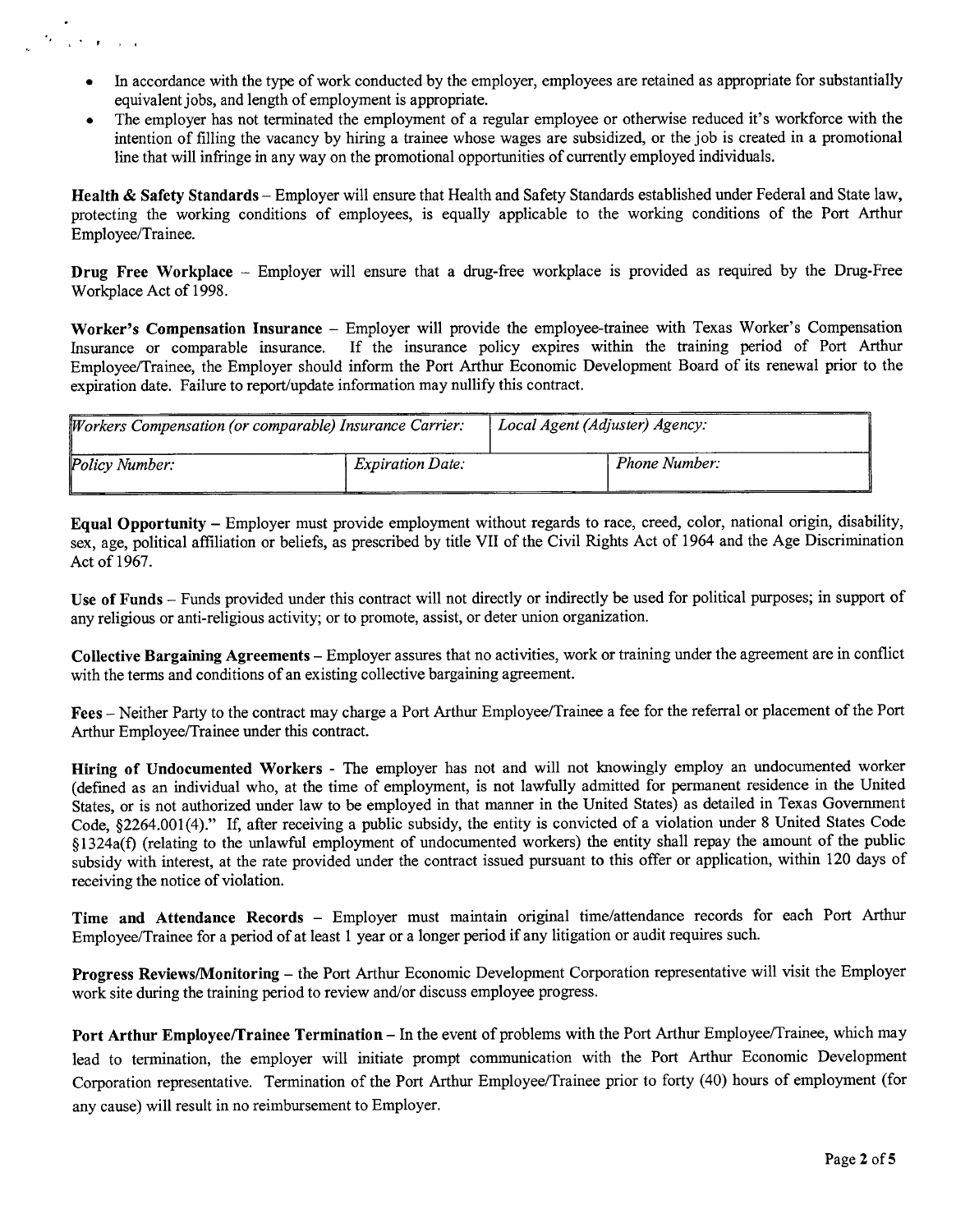Training Reimbursements - This contract is written on a cost reimbursement basis. Employer reimbursement is up to 50% of the Port Arthur Employee/Trainee's wages not to exceed \$50,000 during the agreed upon training period. Reimbursement may not occur for paid holidays, overtime, sick pay, vacation pay, or period of leave. OJT/Subsidized Employment may not

exceed 8 hours a day or more than 40 hours per week.

*Billing Procedures -* Payment to Employer will be made within thirty (30) calendar days upon receipt of employee payroll report that includes the following information:

- Full name, address, social security number, employee number ( if applicable), job title;
- Hourly wage paid during the training period;
- Total regular hours worked during the training period; and
- An evaluation of the trainee's progress according to training objectives.

By signing this agreement, I attest that I am an authorized official representing my respective party and will abide by the terms of this agreement.

#### Port Arthur Economic Development Corporation **CEO**

### Employer Representative Authorized Signature

*Date*

*Date Signature*

*Typed/Printed Name*

*Signature*

'. . ,

*Typed/Printed Name*

*Title of Program Agent*

*Title of Authorized Representative*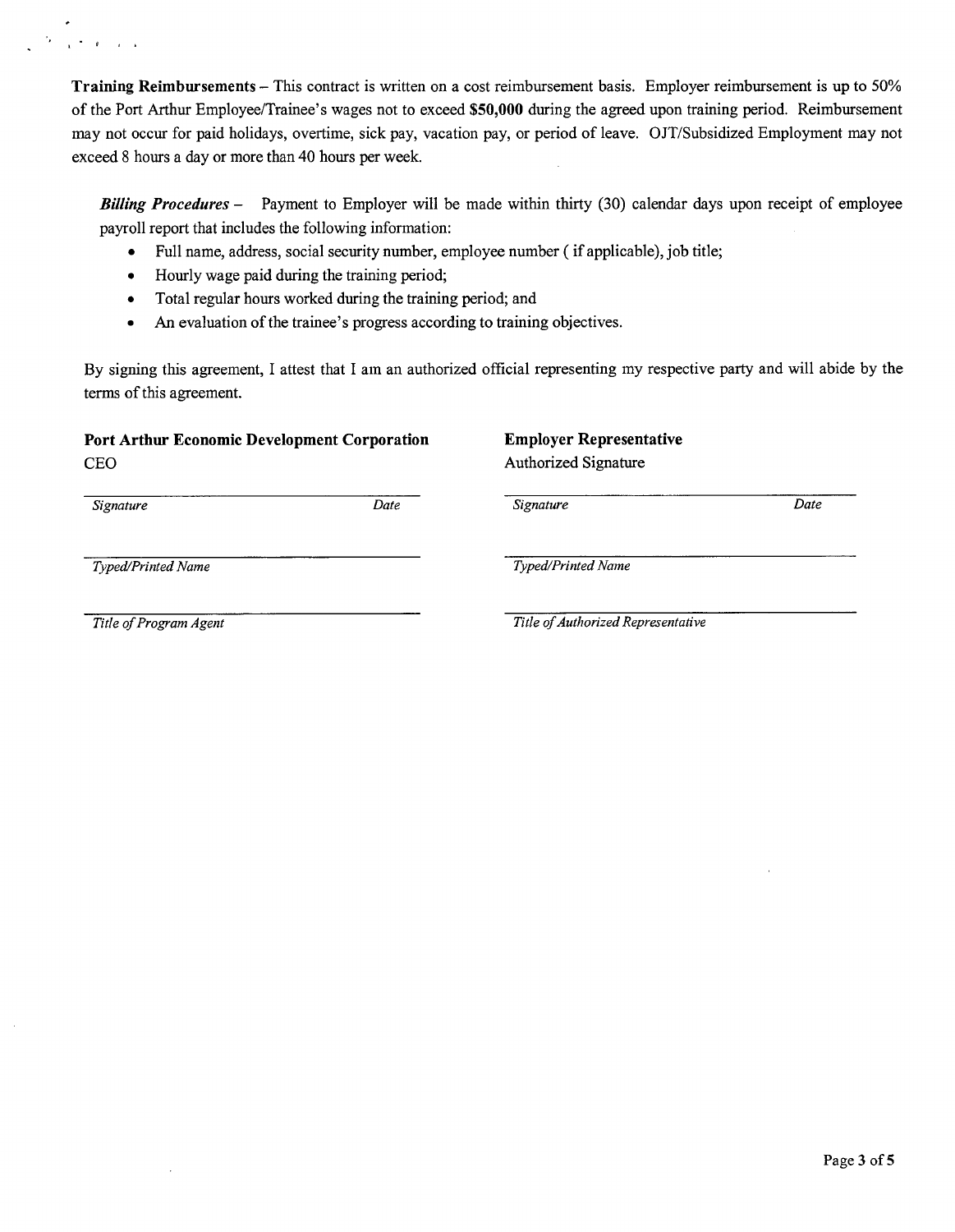### Port Arthur EDC - OJT Employment Progran Training Information Outline

JZ Russell

 $\mathcal{F} = \begin{bmatrix} 1 & 0 & 0 & 0 \\ 0 & 0 & 0 & 0 \\ 0 & 0 & 0 & 0 \end{bmatrix}$ 

Non-Destructive Examiner Asst. (NDE)

Company Name

Position

| Skill(s)       |                                       | Training hours needed to learn Skill |
|----------------|---------------------------------------|--------------------------------------|
| $\mathbf{1}$   | <b>Industrial Safety Training</b>     | 40                                   |
| $\mathbf{2}$   | Radiation Safety                      | 40                                   |
| 3              | <b>Penetrant Testing</b>              | 80                                   |
| $\overline{4}$ | Wet Magnetic Particle Testing         | 80                                   |
| 5              | <b>Ultrasonic Testing</b>             | 120                                  |
| 6              | Radiographic Testing                  | 120                                  |
| $\overline{7}$ |                                       |                                      |
| $8\,$          |                                       |                                      |
| 9              |                                       |                                      |
| 10             |                                       |                                      |
| 11             |                                       |                                      |
|                |                                       |                                      |
| 12             |                                       |                                      |
| 13             |                                       |                                      |
| 14             | <b>Total Hours of Training Needed</b> | 480                                  |